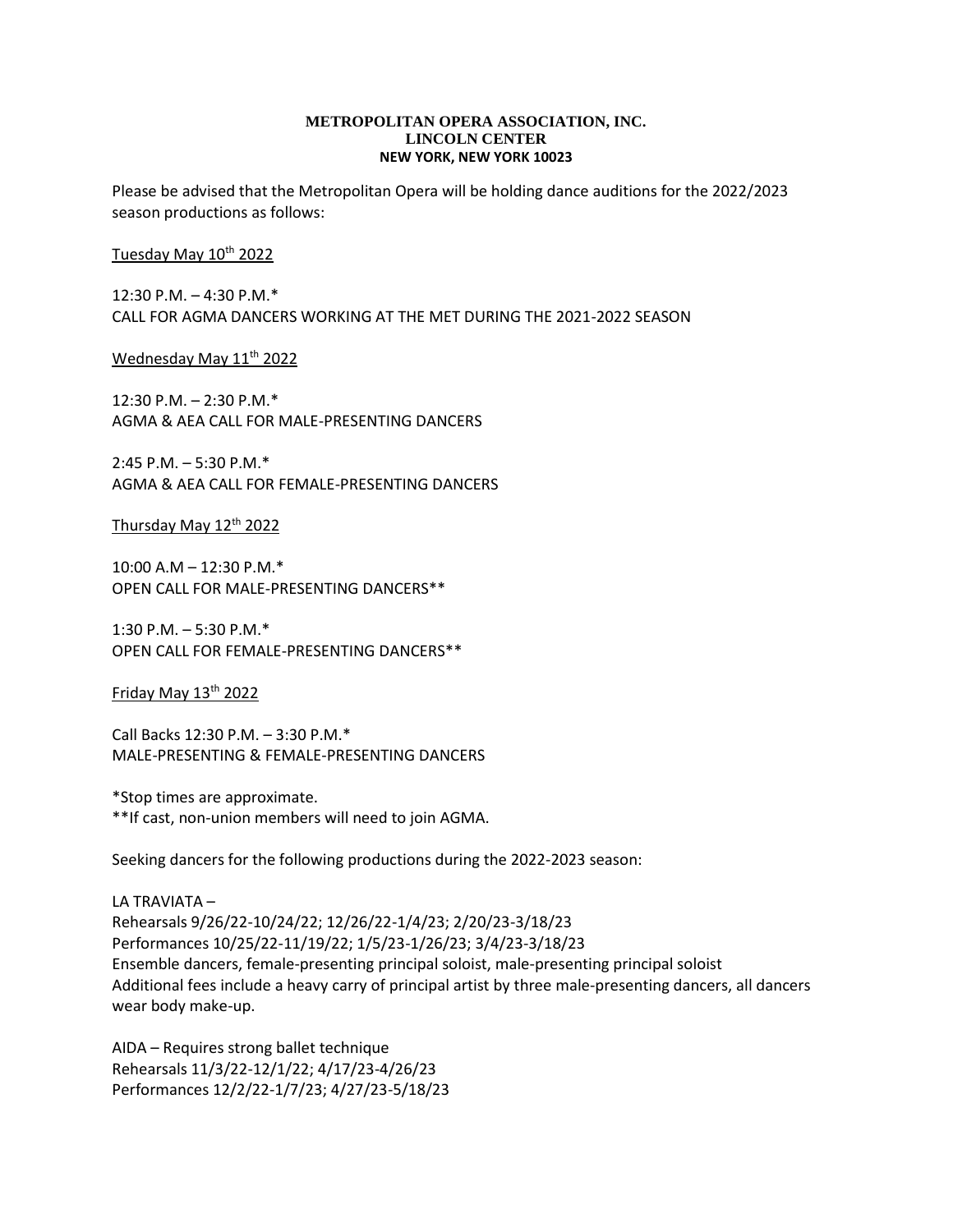Ensemble dancers, male-presenting & female-presenting soloists Additional fee may include heavy carry of prop by four female-presenting dancers

THE MAGIC FLUTE – Rehearsals 11/21/22-12/15/22 Performances 12/16/22-1/6/23 Ensemble dancers with puppetry skills, ensemble female-presenting dancers en pointe, femalepresenting soloist en pointe, stilt walkers (hazard fee) Additional fees may include heavy carries.

DER ROSENKAVALIER – Rehearsals 2/16/23-3/26/23 Performances 3/27/23-4/20/23 Ensemble dancers Additional fees may include heavy carries. Four female-presenting roles appear topless and barechested and receive an additional fee.

DER FLIEGENDE HOLLÄNDER – Rehearsals 4/27/23-5/29/23 Performances 5/30/23-6/10/23 Ensemble dancers, female-presenting principal soloist, male-presenting soloist (Holländer Double) Additional fees may include heavy carries.

Auditions for new productions of CHAMPION and LOHENGRIN will be held separately at a later date TBA.

We are looking for dancers who are versed in a variety of styles, including but not limited to ballet, character, contemporary, jazz, etc. Please bring ballet slippers, heels, dance socks, and pointe shoes if dancing en Pointe.

All ethnicities & gender identities are strongly encouraged to apply.

Dancers who performed in next season's repertoire in a previous season will receive first consideration, if they meet the contractual conditions. We encourage all dancers who have danced at The Met in the past to attend these auditions, if available.

*You must show proof of COVID-19 vaccination and booster in order to enter The Metropolitan Opera building for this audition. You must comply with the Metropolitan's Opera's vaccination policy to be considered for an offer of employment.* 

*If you are an AGMA or AEA member please bring your VALID membership card with you. Please also bring a photo resume with you to the audition.*

*These are in-person auditions only. Those attending the auditions may also submit their headshot, resume, and contact information digitally to<https://airtable.com/shr7LVmDTS0z4T9ug> for our digital casting files. We are not accepting fully digital auditions at this time.*